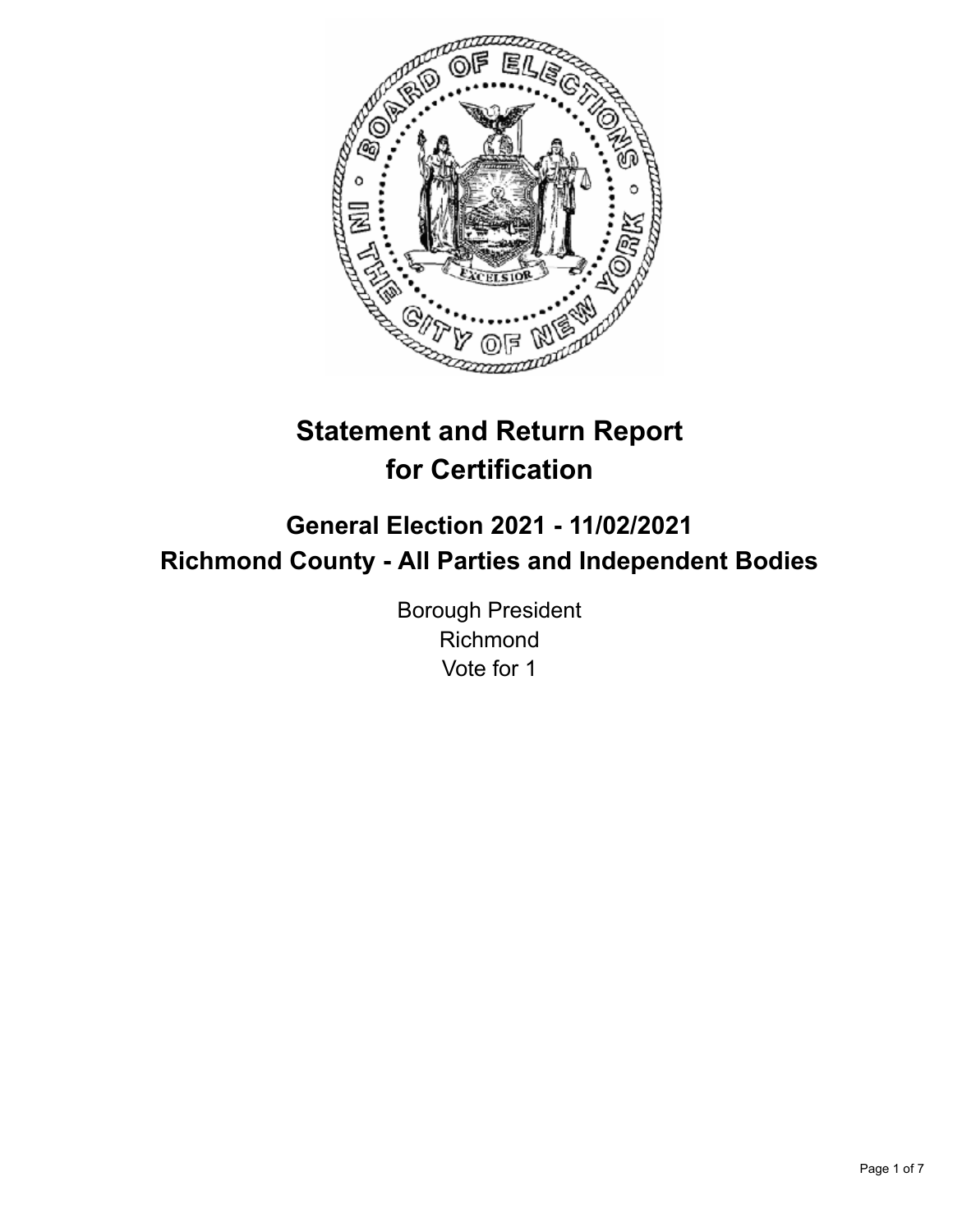

| PUBLIC COUNTER                                           | 21,312       |
|----------------------------------------------------------|--------------|
| <b>MANUALLY COUNTED EMERGENCY</b>                        | 0            |
| <b>ABSENTEE / MILITARY</b>                               | 1,312        |
| <b>AFFIDAVIT</b>                                         | 81           |
| <b>Total Ballots</b>                                     | 22,705       |
| Less - Inapplicable Federal/Special Presidential Ballots | 0            |
| <b>Total Applicable Ballots</b>                          | 22,705       |
| MARK S. MURPHY (DEMOCRATIC)                              | 12,601       |
| VITO FOSSELLA (REPUBLICAN)                               | 7,888        |
| LETICIA M. REMAURO (CONSERVATIVE)                        | 1,273        |
| MARK S. MURPHY (STATEN ISLAND 1ST)                       | 423          |
| ANDREW YANG (WRITE-IN)                                   | 1            |
| BRANDON P. STRADFORD (WRITE-IN)                          | 1            |
| CESAR A. VARGAS (WRITE-IN)                               | 8            |
| DOMINICK DERUBBIO (WRITE-IN)                             | 1            |
| DOROTHY DAY (WRITE-IN)                                   | 1            |
| JAMES MCCOY (WRITE-IN)                                   | 1            |
| JASON R. PRICE (WRITE-IN)                                | 1            |
| JERROLD O. KAVANAGH (WRITE-IN)                           | 1            |
| JOHN K. LOPIANO (WRITE-IN)                               | 1            |
| JOHN LUISI (WRITE-IN)                                    | 1            |
| LORRAINE A. HONOR (WRITE-IN)                             | 7            |
| NIDHI KHANNA (WRITE-IN)                                  | 1            |
| PAUL CAMARCA (WRITE-IN)                                  | 1            |
| RANTI OGUNLEYE (WRITE-IN)                                | 1            |
| RENALD PAUL (WRITE-IN)                                   | 1            |
| RICHARD BELL (WRITE-IN)                                  | $\mathbf{1}$ |
| RICHARD LUTHMANN (WRITE-IN)                              | 1            |
| SCOTT J. LOBAIDO (WRITE-IN)                              | 1            |
| STEVE KUTZA (WRITE-IN)                                   | 1            |
| STEVEN MATTEO (WRITE-IN)                                 | 16           |
| SUSAN SARANDON (WRITE-IN)                                | 1            |
| THOMAS J. MCGUIRE (WRITE-IN)                             | 1            |
| UNATTRIBUTABLE WRITE-IN (WRITE-IN)                       | 8            |
| <b>Total Votes</b>                                       | 22,243       |
| Unrecorded                                               | 462          |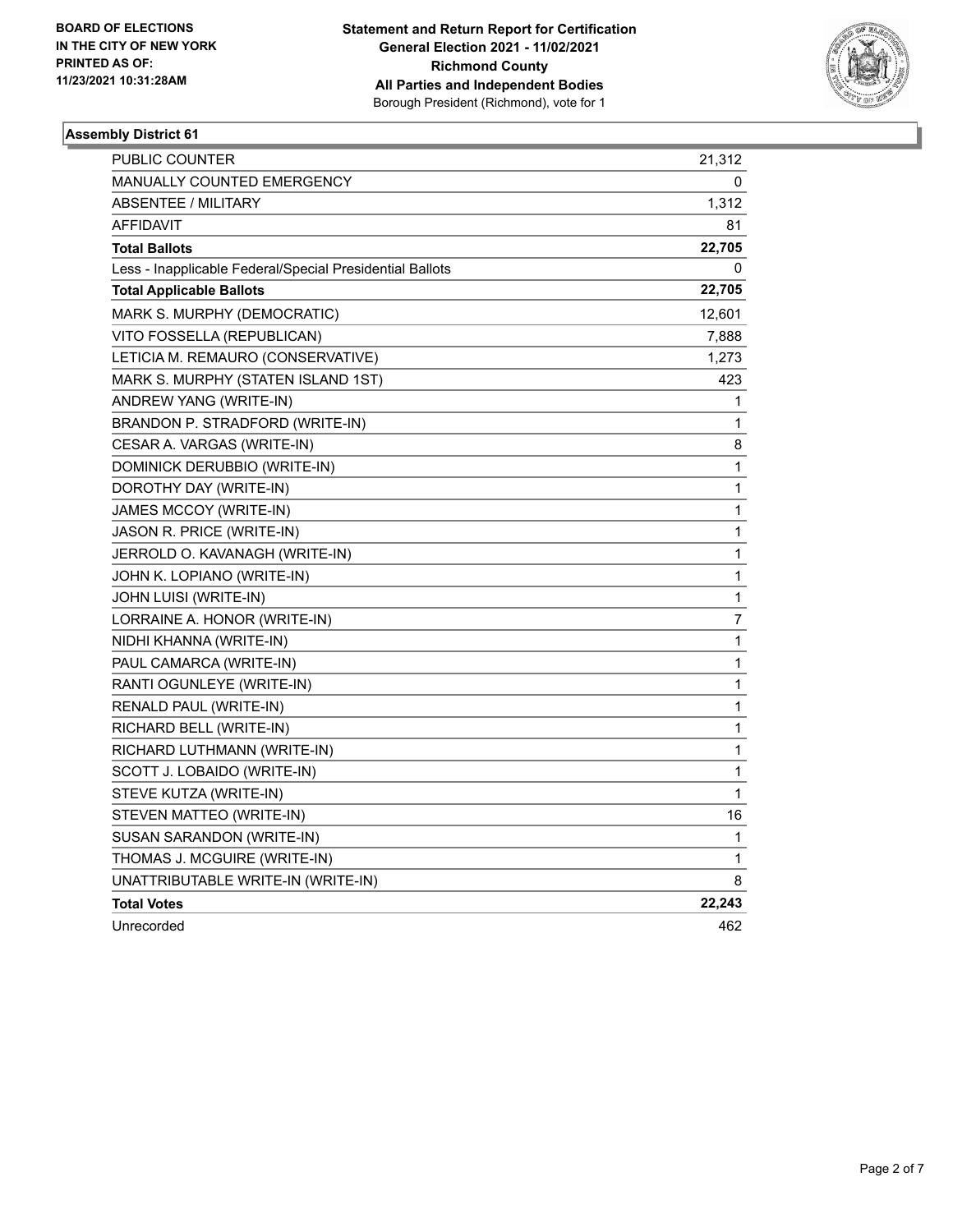

| <b>PUBLIC COUNTER</b>                                    | 35,072                |
|----------------------------------------------------------|-----------------------|
| <b>MANUALLY COUNTED EMERGENCY</b>                        | $\mathbf{2}^{\prime}$ |
| ABSENTEE / MILITARY                                      | 1,435                 |
| <b>AFFIDAVIT</b>                                         | 198                   |
| <b>Total Ballots</b>                                     | 36,707                |
| Less - Inapplicable Federal/Special Presidential Ballots | 0                     |
| <b>Total Applicable Ballots</b>                          | 36,707                |
| MARK S. MURPHY (DEMOCRATIC)                              | 5,887                 |
| VITO FOSSELLA (REPUBLICAN)                               | 26,761                |
| LETICIA M. REMAURO (CONSERVATIVE)                        | 3,125                 |
| MARK S. MURPHY (STATEN ISLAND 1ST)                       | 325                   |
| AARON JUDGE (WRITE-IN)                                   | 1                     |
| ALFRED CERULLO (WRITE-IN)                                | 1                     |
| CABRINNA DESALVO (WRITE-IN)                              | 1                     |
| CESAR A. VARGAS (WRITE-IN)                               | 1                     |
| <b>INDRIT DIMNAKU (WRITE-IN)</b>                         | 1                     |
| JEFFERSON DEAN (WRITE-IN)                                | 1                     |
| KANYE WEST (WRITE-IN)                                    | 1                     |
| KATHLEEN K. DORMAN (WRITE-IN)                            | 1                     |
| LORRAINE A. HONOR (WRITE-IN)                             | 1                     |
| MARIA E. MANUEL (WRITE-IN)                               | 1                     |
| ROBERT MINOGUE (WRITE-IN)                                | $\mathbf{1}$          |
| STEVEN MATTEO (WRITE-IN)                                 | 13                    |
| SUSAN MOLINARI (WRITE-IN)                                | 1                     |
| THOMAS COCOLA (WRITE-IN)                                 | 1                     |
| UNATTRIBUTABLE WRITE-IN (WRITE-IN)                       | 8                     |
| UNCOUNTED WRITE-IN PER STATUTE (WRITE-IN)                | 1                     |
| <b>Total Votes</b>                                       | 36,133                |
| Unrecorded                                               | 574                   |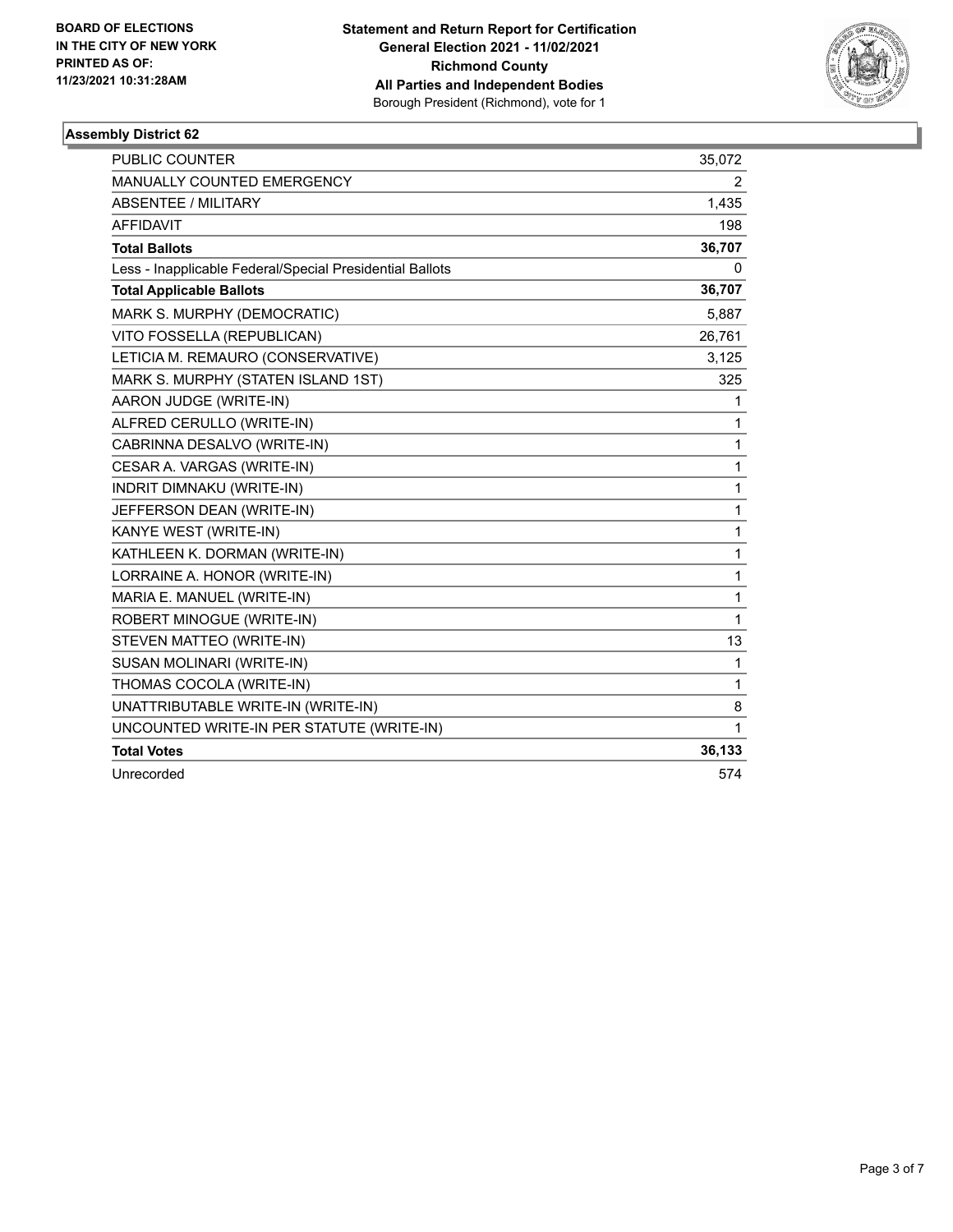

| <b>PUBLIC COUNTER</b>                                    | 24,967         |
|----------------------------------------------------------|----------------|
| MANUALLY COUNTED EMERGENCY                               | 0              |
| <b>ABSENTEE / MILITARY</b>                               | 1,484          |
| AFFIDAVIT                                                | 94             |
| <b>Total Ballots</b>                                     | 26,545         |
| Less - Inapplicable Federal/Special Presidential Ballots | 0              |
| <b>Total Applicable Ballots</b>                          | 26,545         |
| MARK S. MURPHY (DEMOCRATIC)                              | 8,973          |
| VITO FOSSELLA (REPUBLICAN)                               | 14,925         |
| LETICIA M. REMAURO (CONSERVATIVE)                        | 1,788          |
| MARK S. MURPHY (STATEN ISLAND 1ST)                       | 412            |
| ANTHONY AYALA (WRITE-IN)                                 | 1              |
| <b>BARRY BASTIAN (WRITE-IN)</b>                          | 1              |
| CARL J. MCCALEB (WRITE-IN)                               | 1              |
| CESAR A. VARGAS (WRITE-IN)                               | 5              |
| CHRISTOPHER L. BUDNICKI (WRITE-IN)                       | 2              |
| JADEN MCNEIL (WRITE-IN)                                  | 1              |
| JAMES S. ODDO (WRITE-IN)                                 | 3              |
| JOHN PEREZ (WRITE-IN)                                    | 1              |
| JOSEPH CHRISTIAN (WRITE-IN)                              | 1              |
| LORRAINE A. HONOR (WRITE-IN)                             | 1              |
| MICHAEL MATTEO (WRITE-IN)                                | 1              |
| MILDRED ECKART (WRITE-IN)                                | 1              |
| RICHARD CISAK (WRITE-IN)                                 | $\overline{c}$ |
| SOUSKE SEGARA (WRITE-IN)                                 | 1              |
| STEVEN MATTEO (WRITE-IN)                                 | 25             |
| STEVEN SYPA (WRITE-IN)                                   | 1              |
| UNATTRIBUTABLE WRITE-IN (WRITE-IN)                       | 8              |
| UNCOUNTED WRITE-IN PER STATUTE (WRITE-IN)                | $\overline{2}$ |
| <b>Total Votes</b>                                       | 26,156         |
| Unrecorded                                               | 389            |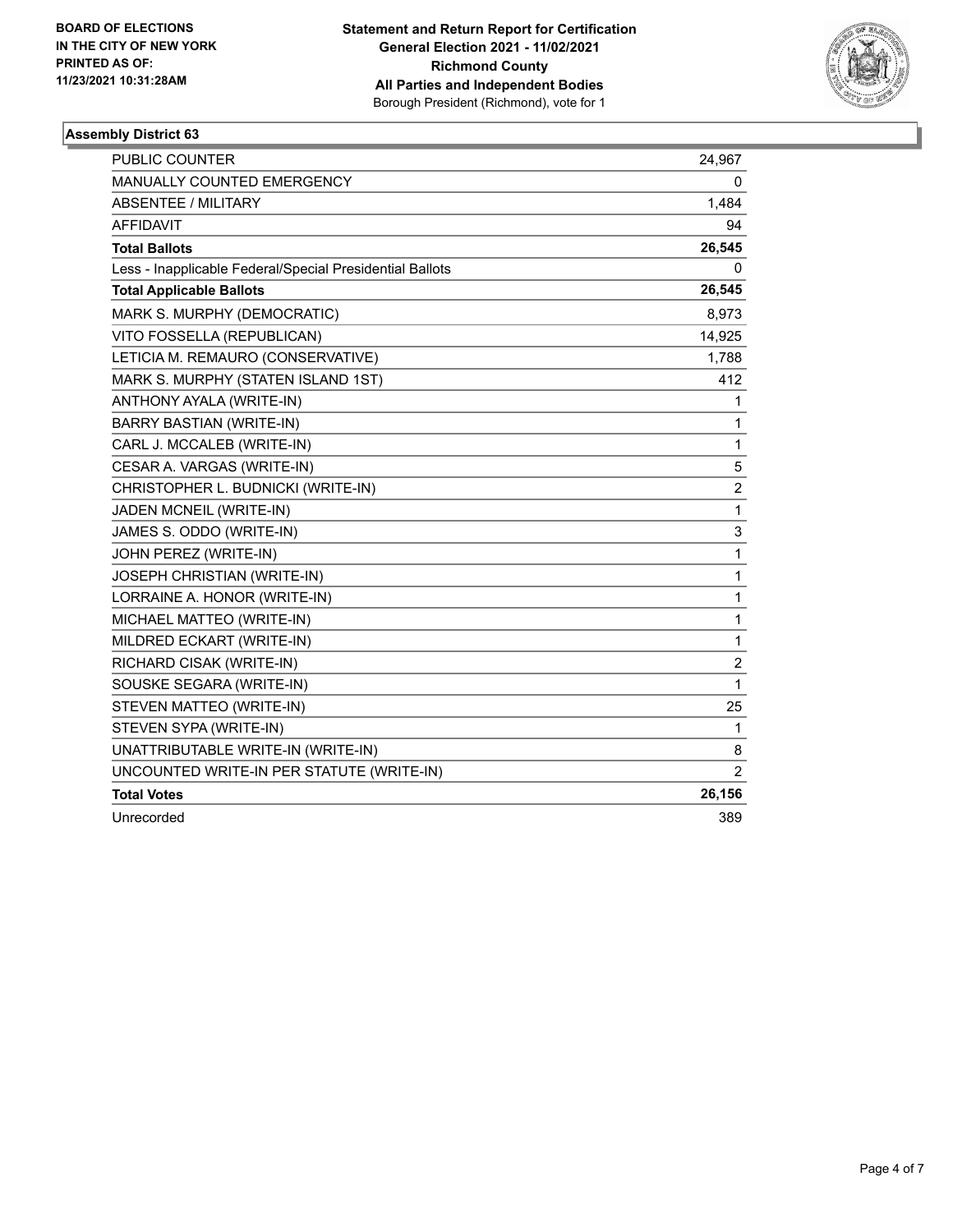

| PUBLIC COUNTER                                           | 20,097 |
|----------------------------------------------------------|--------|
| MANUALLY COUNTED EMERGENCY                               | 0      |
| <b>ABSENTEE / MILITARY</b>                               | 1,019  |
| <b>AFFIDAVIT</b>                                         | 90     |
| <b>Total Ballots</b>                                     | 21,206 |
| Less - Inapplicable Federal/Special Presidential Ballots | 0      |
| <b>Total Applicable Ballots</b>                          | 21,206 |
| MARK S. MURPHY (DEMOCRATIC)                              | 5,067  |
| VITO FOSSELLA (REPUBLICAN)                               | 13,757 |
| LETICIA M. REMAURO (CONSERVATIVE)                        | 1,706  |
| MARK S. MURPHY (STATEN ISLAND 1ST)                       | 334    |
| CHRISTOPHER DAY (WRITE-IN)                               | 1      |
| DONALD J. TRUMP JR. (WRITE-IN)                           | 1      |
| JAMES S. ODDO (WRITE-IN)                                 | 1      |
| JASON R. PRICE (WRITE-IN)                                | 1      |
| LINDA A. CAPPIELLO (WRITE-IN)                            | 1      |
| LOUIS STALIANO IV (WRITE-IN)                             | 1      |
| RICHARD NICOTRA (WRITE-IN)                               | 1      |
| SARAH PEKRZYUON (WRITE-IN)                               | 1      |
| STEVE FUENTES (WRITE-IN)                                 | 1      |
| STEVEN MATTEO (WRITE-IN)                                 | 16     |
| UNATTRIBUTABLE WRITE-IN (WRITE-IN)                       | 2      |
| UNCOUNTED WRITE-IN PER STATUTE (WRITE-IN)                | 1      |
| <b>Total Votes</b>                                       | 20,892 |
| Unrecorded                                               | 314    |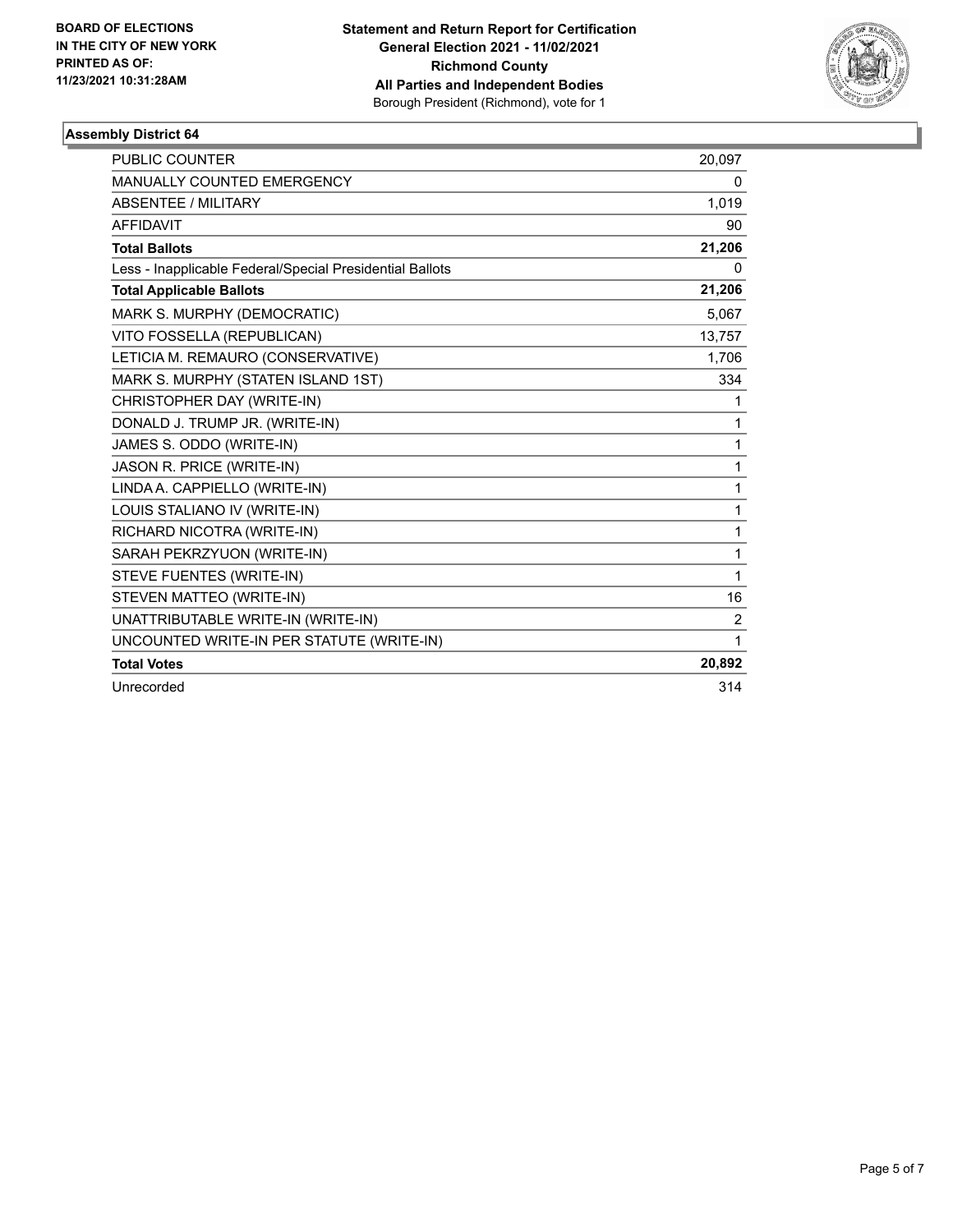

### **Total for Borough President (Richmond) - Richmond County**

| <b>PUBLIC COUNTER</b>                                    | 101,448 |
|----------------------------------------------------------|---------|
| MANUALLY COUNTED EMERGENCY                               | 2       |
| ABSENTEE / MILITARY                                      | 5,250   |
| AFFIDAVIT                                                | 463     |
| <b>Total Ballots</b>                                     | 107,163 |
| Less - Inapplicable Federal/Special Presidential Ballots | 0       |
| <b>Total Applicable Ballots</b>                          | 107,163 |
| MARK S. MURPHY (DEMOCRATIC)                              | 32,528  |
| VITO FOSSELLA (REPUBLICAN)                               | 63,331  |
| LETICIA M. REMAURO (CONSERVATIVE)                        | 7,892   |
| MARK S. MURPHY (STATEN ISLAND 1ST)                       | 1,494   |
| AARON JUDGE (WRITE-IN)                                   | 1       |
| ALFRED CERULLO (WRITE-IN)                                | 1       |
| ANDREW YANG (WRITE-IN)                                   | 1       |
| ANTHONY AYALA (WRITE-IN)                                 | 1       |
| BARRY BASTIAN (WRITE-IN)                                 | 1       |
| BRANDON P. STRADFORD (WRITE-IN)                          | 1       |
| CABRINNA DESALVO (WRITE-IN)                              | 1       |
| CARL J. MCCALEB (WRITE-IN)                               | 1       |
| CESAR A. VARGAS (WRITE-IN)                               | 14      |
| CHRISTOPHER DAY (WRITE-IN)                               | 1       |
| CHRISTOPHER L. BUDNICKI (WRITE-IN)                       | 2       |
| DOMINICK DERUBBIO (WRITE-IN)                             | 1       |
| DONALD J. TRUMP JR. (WRITE-IN)                           | 1       |
| DOROTHY DAY (WRITE-IN)                                   | 1       |
| INDRIT DIMNAKU (WRITE-IN)                                | 1       |
| JADEN MCNEIL (WRITE-IN)                                  | 1       |
| JAMES MCCOY (WRITE-IN)                                   | 1       |
| JAMES S. ODDO (WRITE-IN)                                 | 4       |
| JASON R. PRICE (WRITE-IN)                                | 2       |
| JEFFERSON DEAN (WRITE-IN)                                | 1       |
| JERROLD O. KAVANAGH (WRITE-IN)                           | 1       |
| JOHN K. LOPIANO (WRITE-IN)                               | 1       |
| JOHN LUISI (WRITE-IN)                                    | 1       |
| JOHN PEREZ (WRITE-IN)                                    | 1       |
| JOSEPH CHRISTIAN (WRITE-IN)                              | 1       |
| KANYE WEST (WRITE-IN)                                    | 1       |
| KATHLEEN K. DORMAN (WRITE-IN)                            | 1       |
| LINDA A. CAPPIELLO (WRITE-IN)                            | 1       |
| LORRAINE A. HONOR (WRITE-IN)                             | 9       |
| LOUIS STALIANO IV (WRITE-IN)                             | 1       |
| MARIA E. MANUEL (WRITE-IN)                               | 1       |
| MICHAEL MATTEO (WRITE-IN)                                | 1       |
| MILDRED ECKART (WRITE-IN)                                | 1       |
| NIDHI KHANNA (WRITE-IN)                                  | 1       |
| PAUL CAMARCA (WRITE-IN)                                  | 1       |